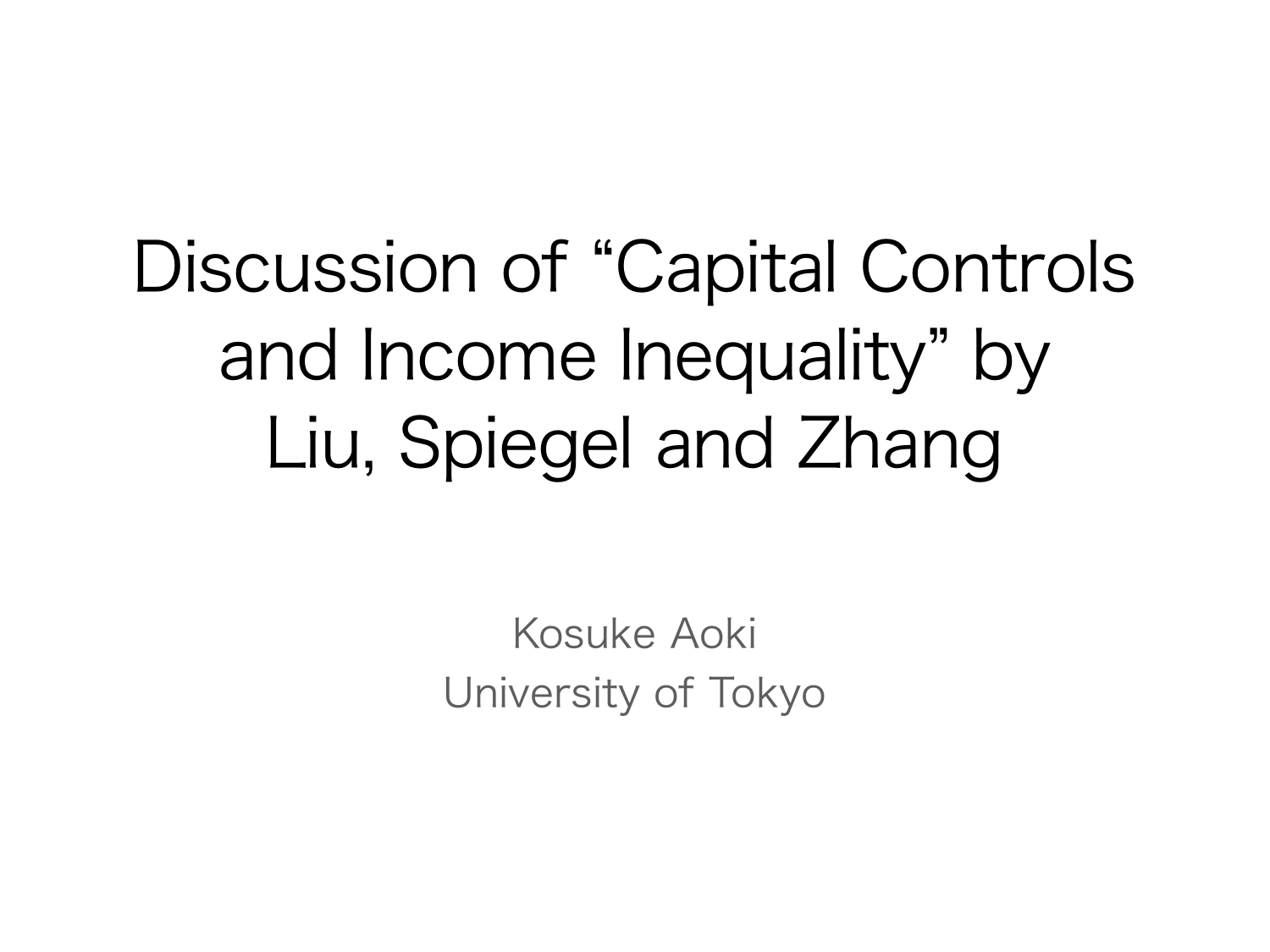## Research question

- Implications of capital account policies for domestic income distribution
- Very interesting and new question
- Theory and empirics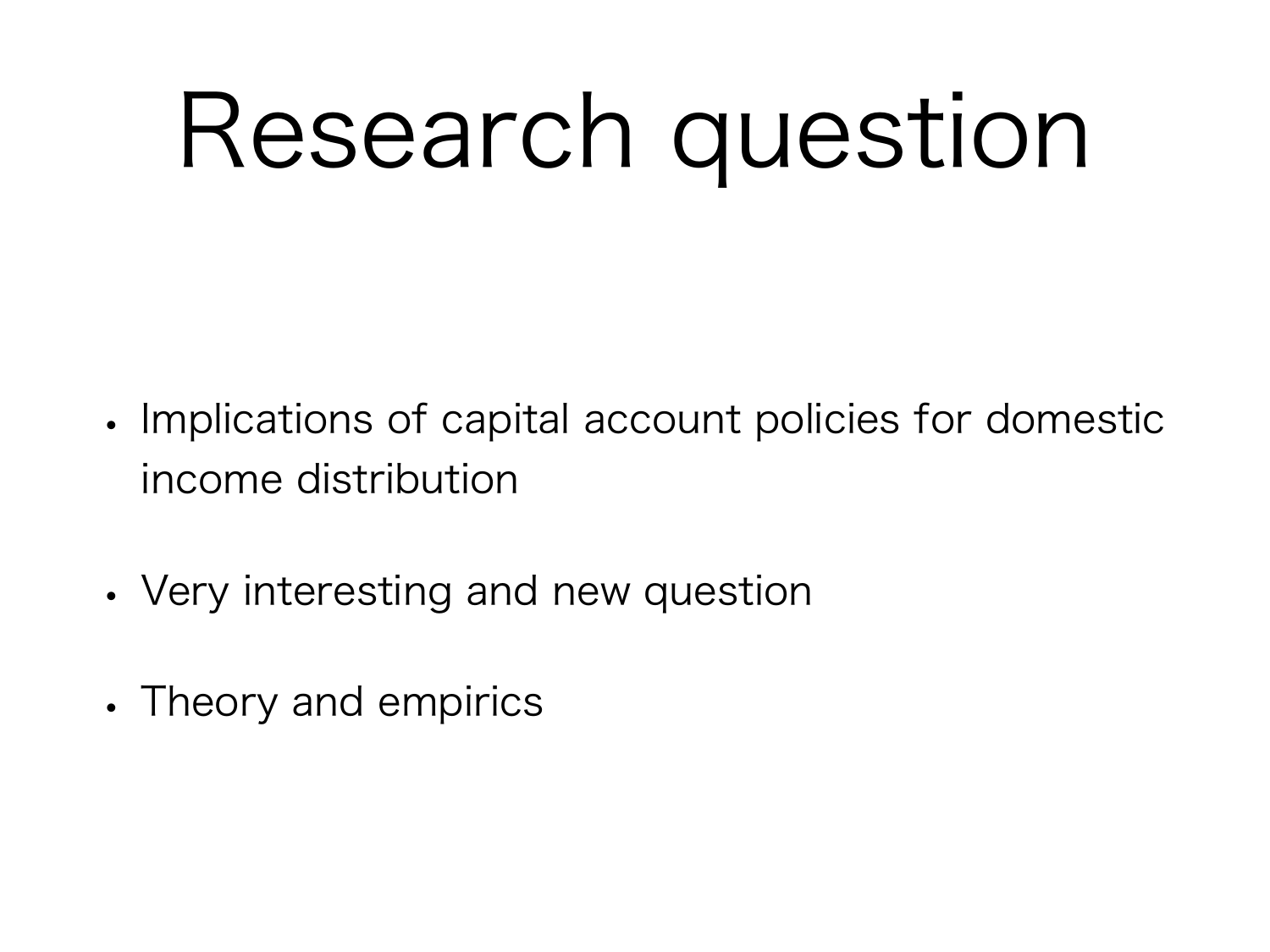# Theory: OLG model

- Two types of agents: entrepreneurs and households
- Labour income: identical wage
- Capital income
	- Entrepreneurs: return on investment *Rl*
	- Households: return on deposit *R*
- Income distribution determined by the difference between the two returns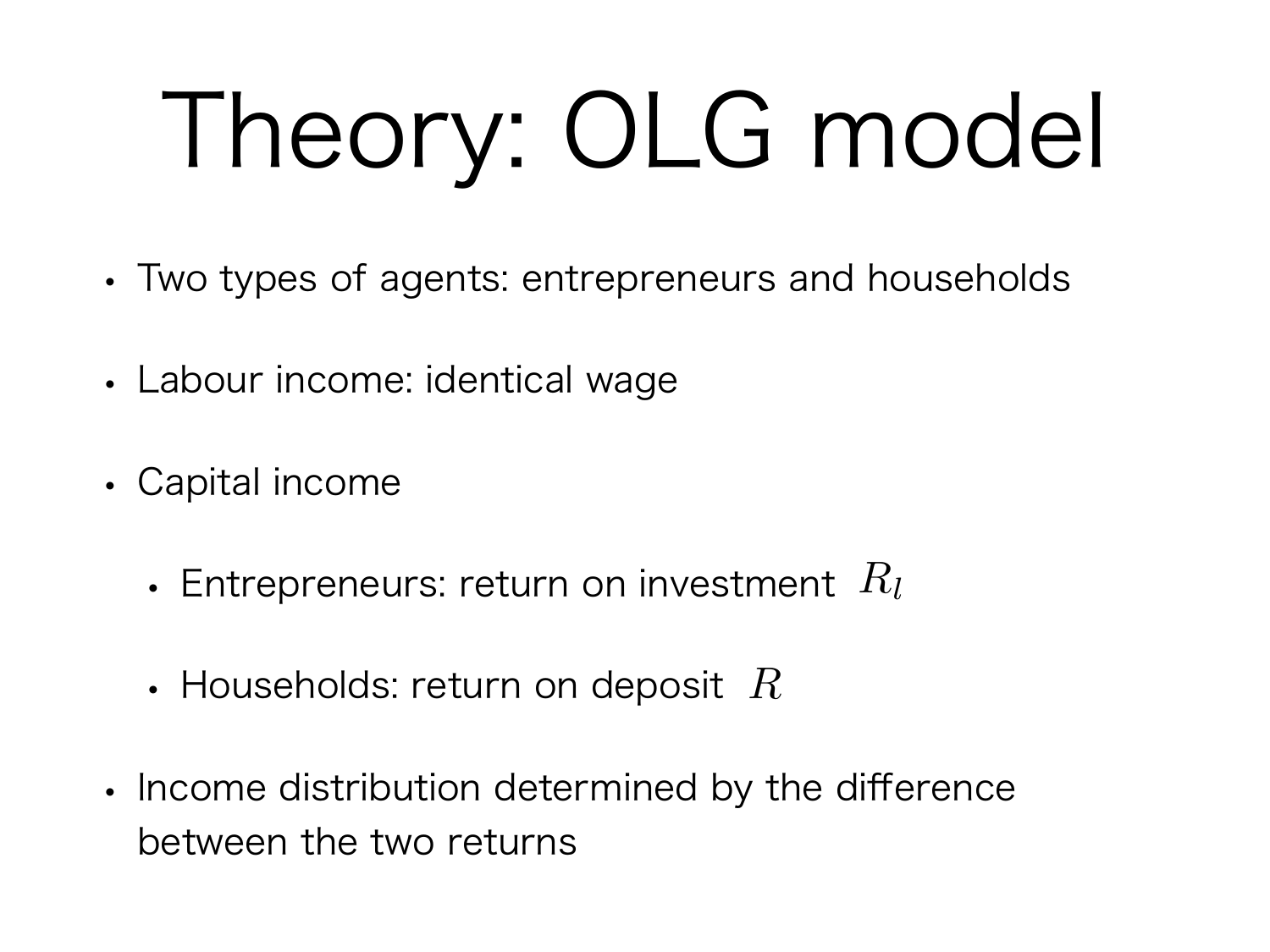

Degree of capital account controls represented by those two tax rates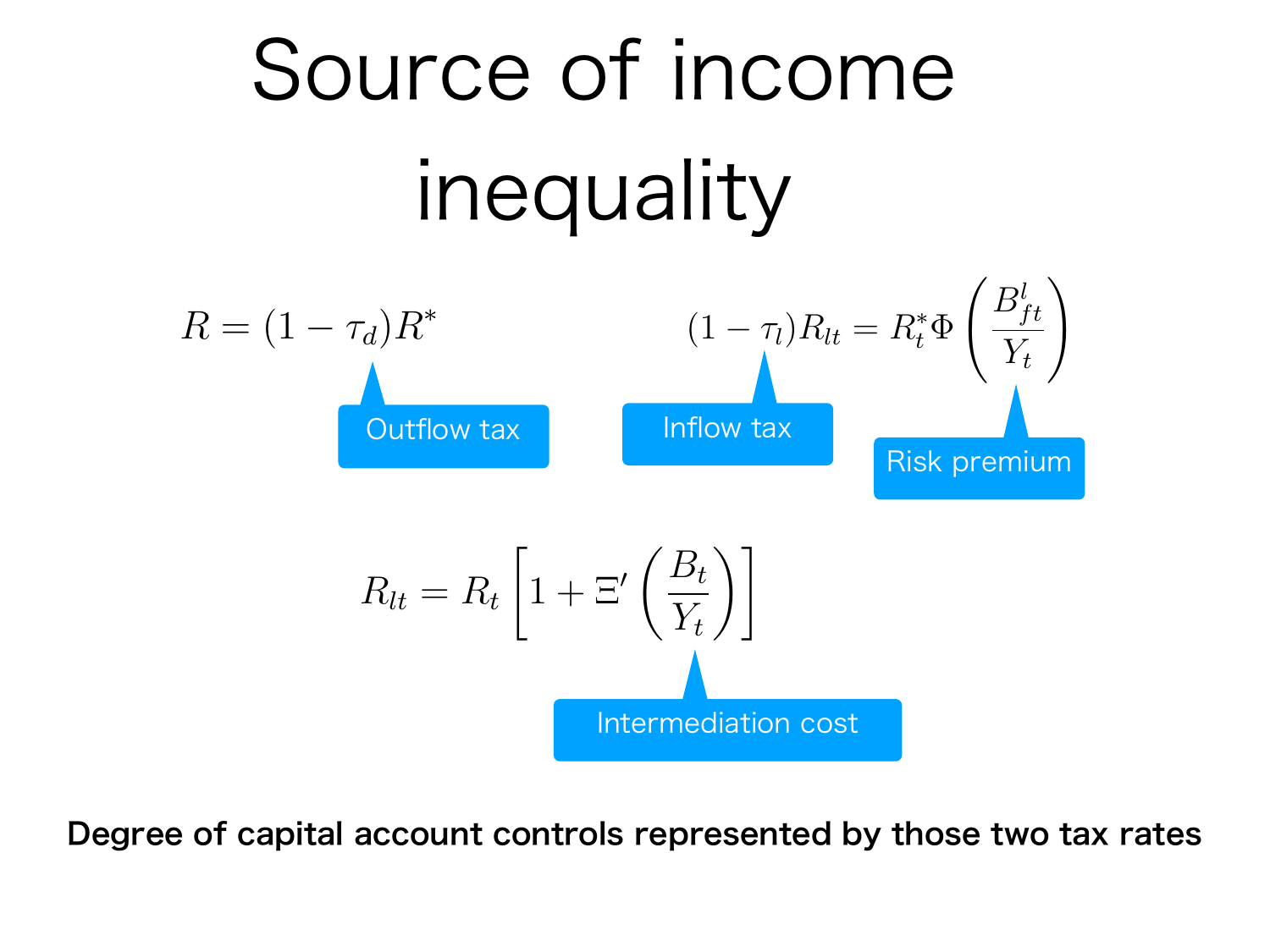#### I heoretical results

- Permanent capital account liberalisation improves income inequality
	- The gap between two saving returns becomes smaller
- Temporary surges in capital inflow increases inequality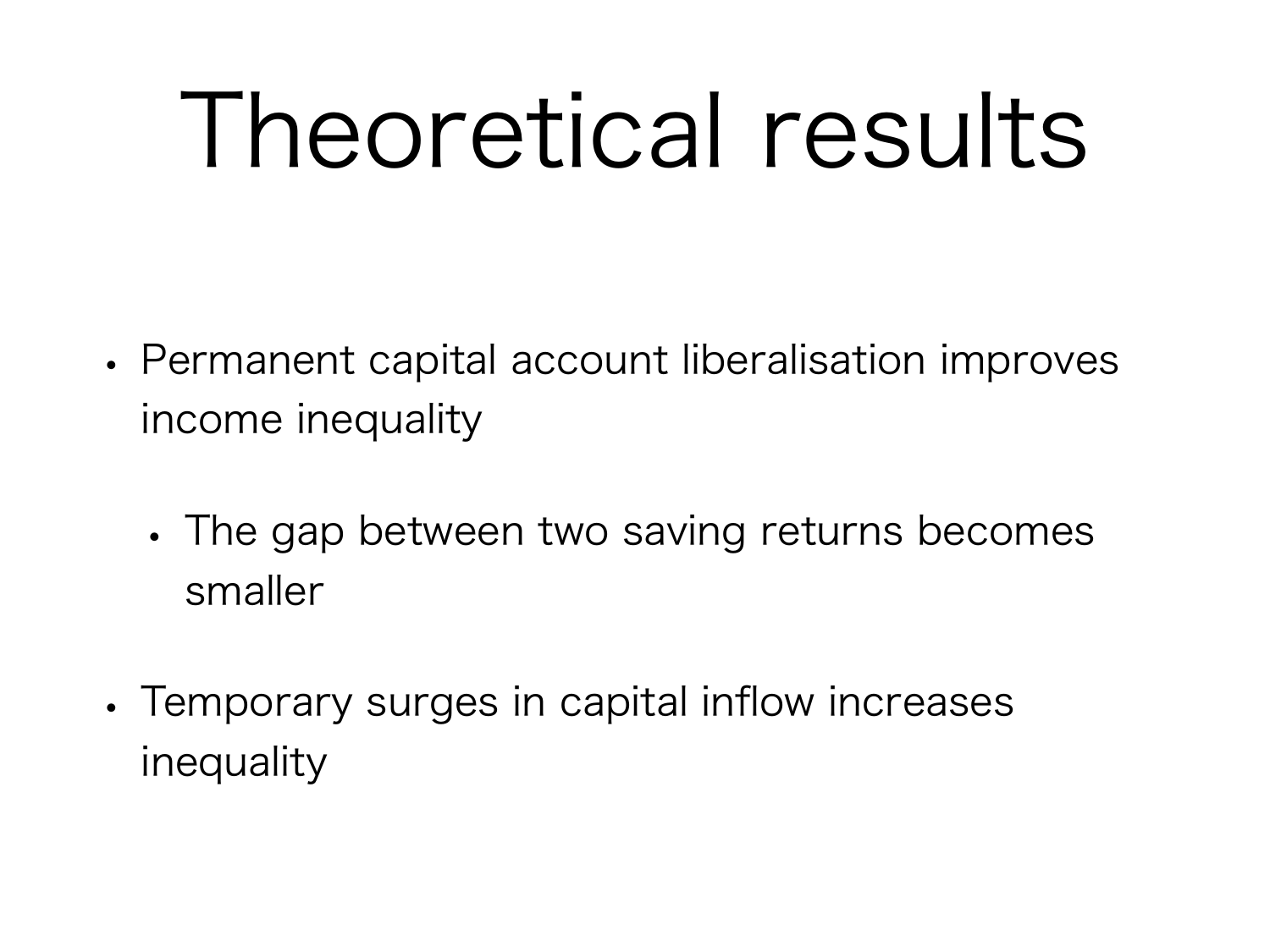#### Empirics

- Panel of 87 emerging market economies, 2001-2018
- Measure of inequality = income Gini coefficient
- Effects of private capital inflows/outflows on the Gini coefficient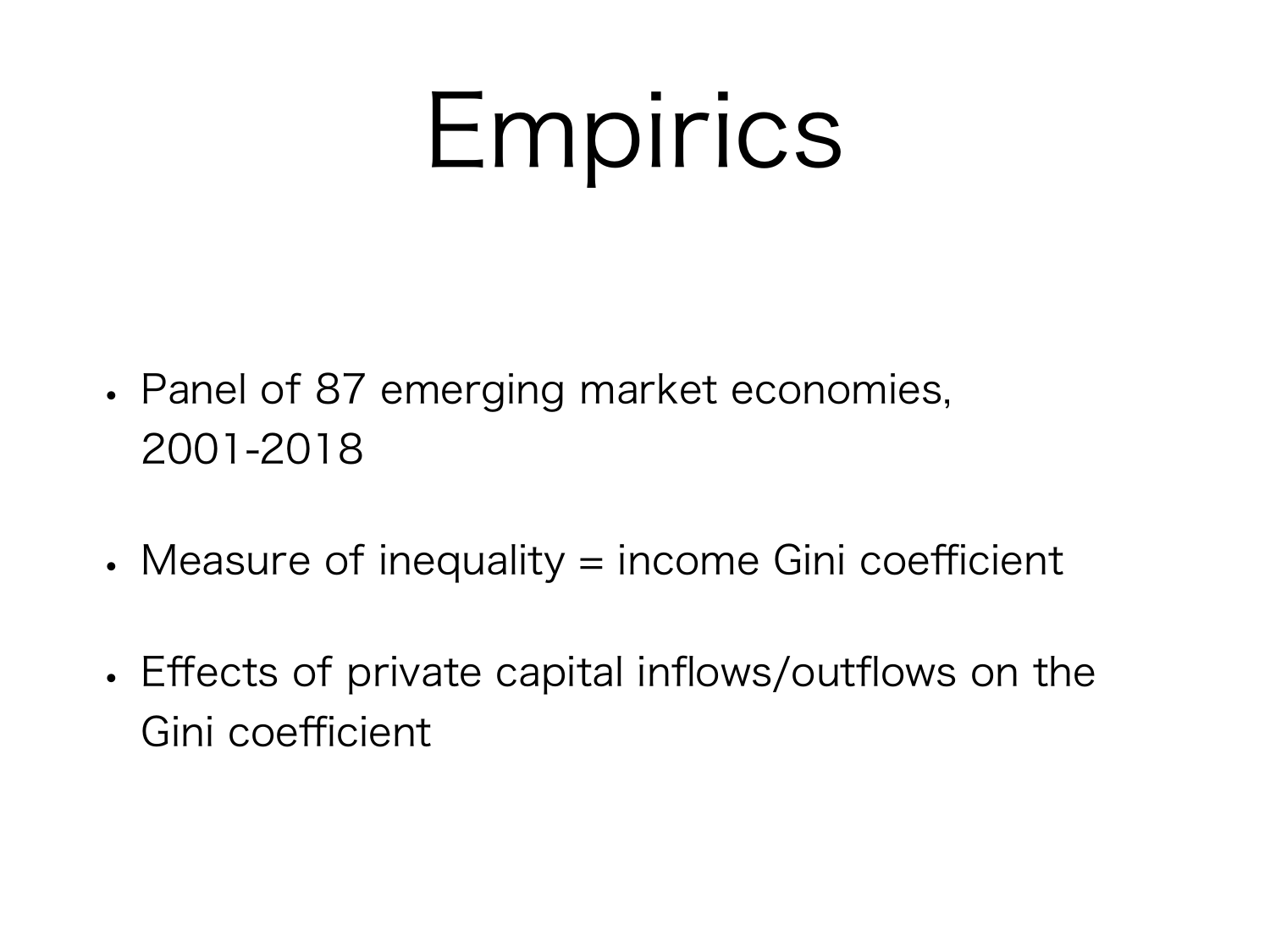#### Empirical results

- One SD deviation increase in capital inflow  $\rightarrow$ 1.35pp increase in Gini
- One SD deviation increase in capital outflow  $\rightarrow$ 1.56pp decrease in Gini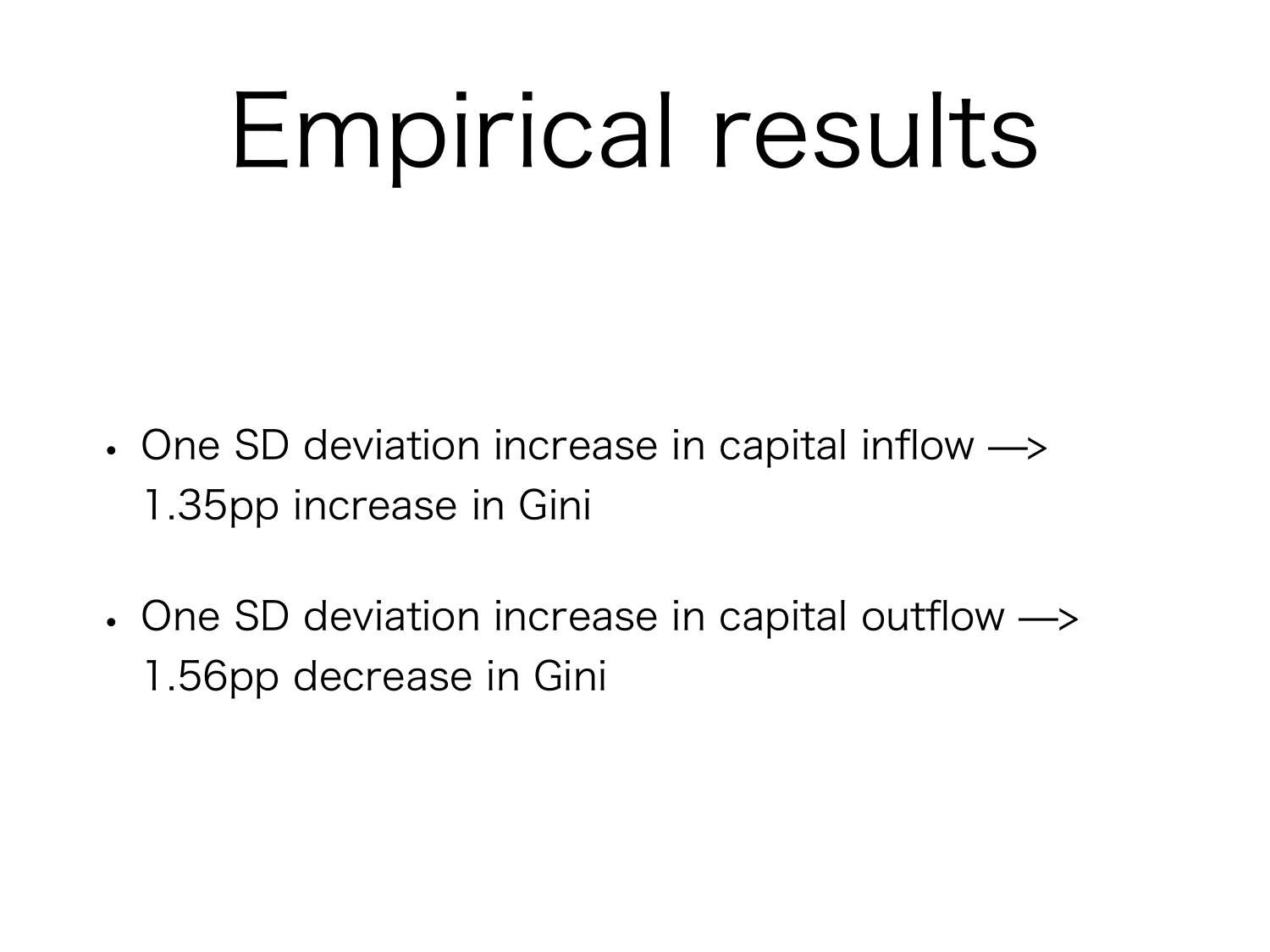# Very nice paper

- Research question is very interesting and important
- Nice and clear theoretical results
- Rigorous empirical analyses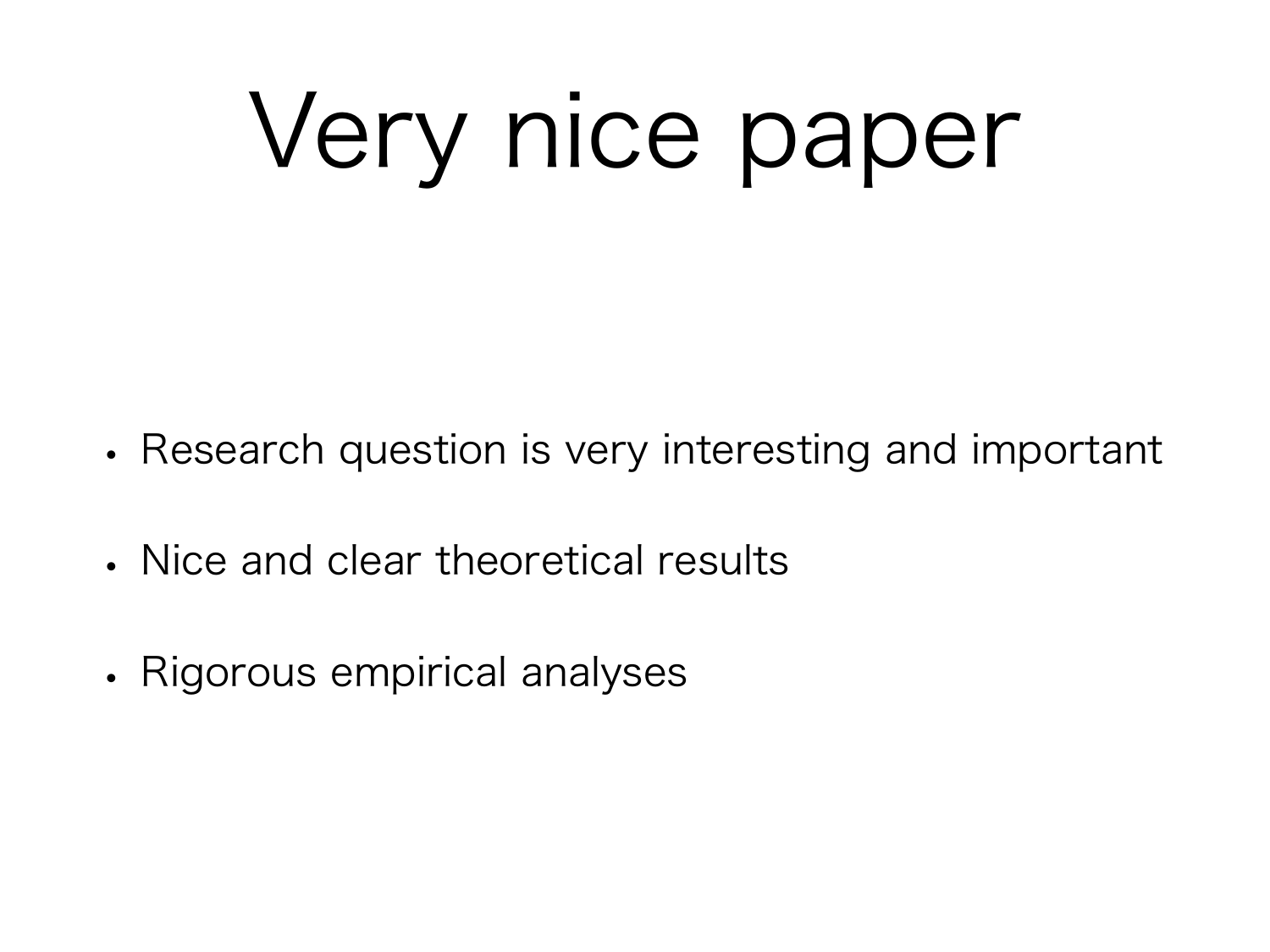### Relationship between theory and empirics

- Theory part
	- Income inequality purely driven by the inequality of capital income (rates of return)
	- Both long run and short run analysis
- Empirical part
	- Gini coefficient
	- Short run analysis only (?)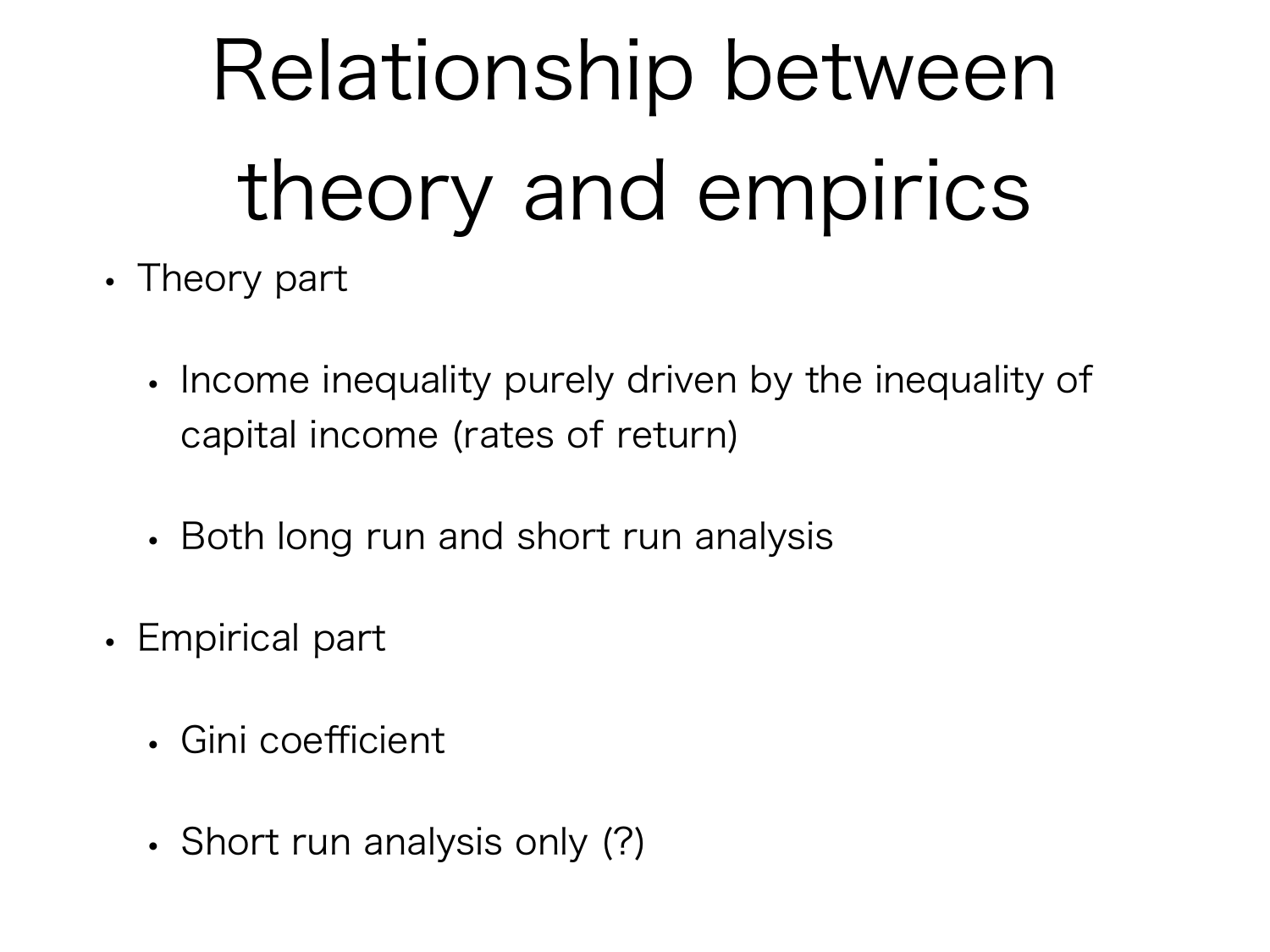#### Gini coefficient

- Income Gini coefficient can be affected by many other factors than the rates of return on savings
- Capital account policies can affect
	- Wage distribution (skilled vs unskilled, tradable vs non-tradable)
	- Unemployment risks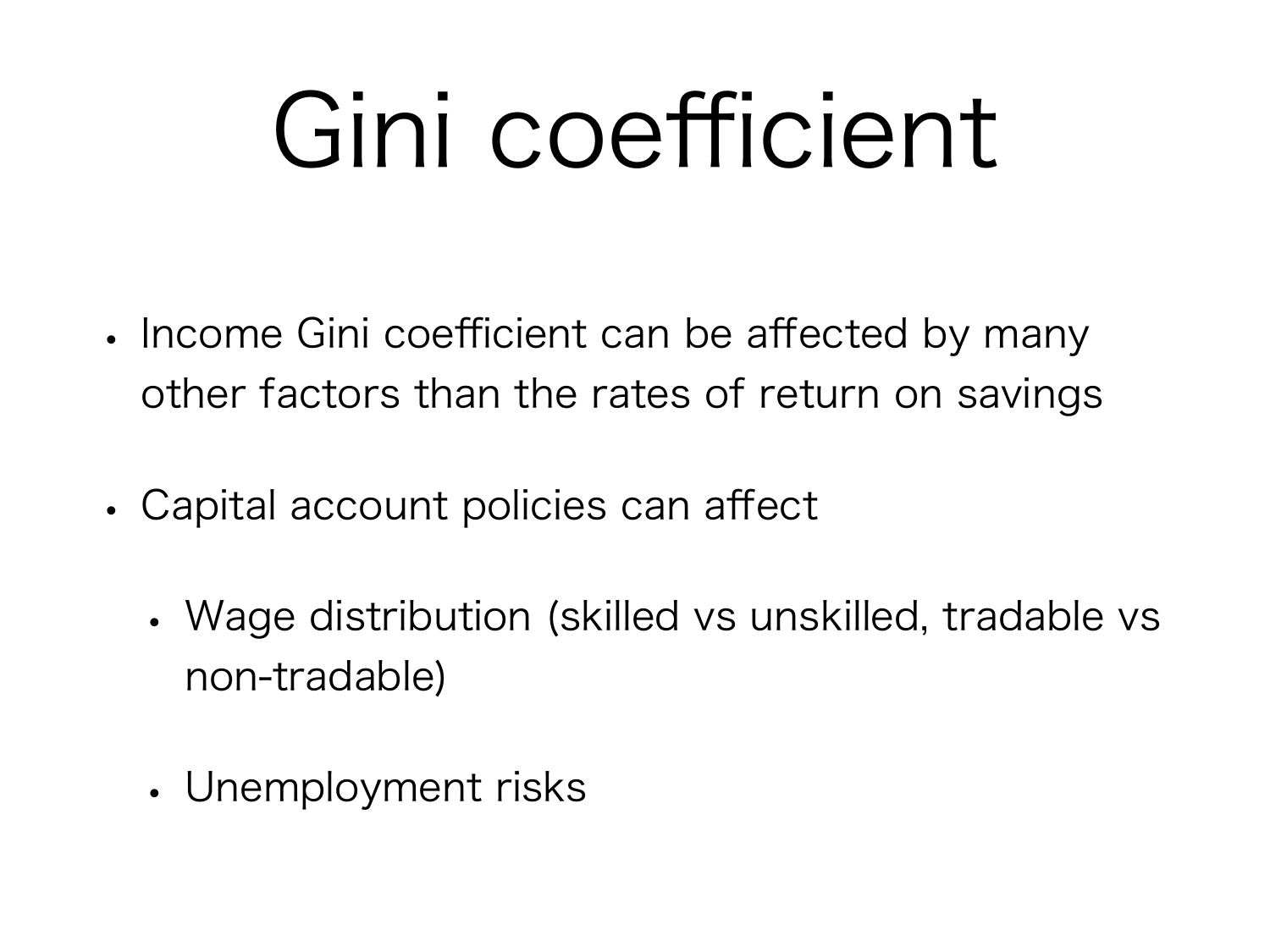Does the empirical part examine effects of capital controls?

- The authors are very careful about identifying exogenous changes in capital flows
- Policy shocks or other structural shocks (such as risk shocks)?
- Narrative approach (eg. Romer and Romer)?